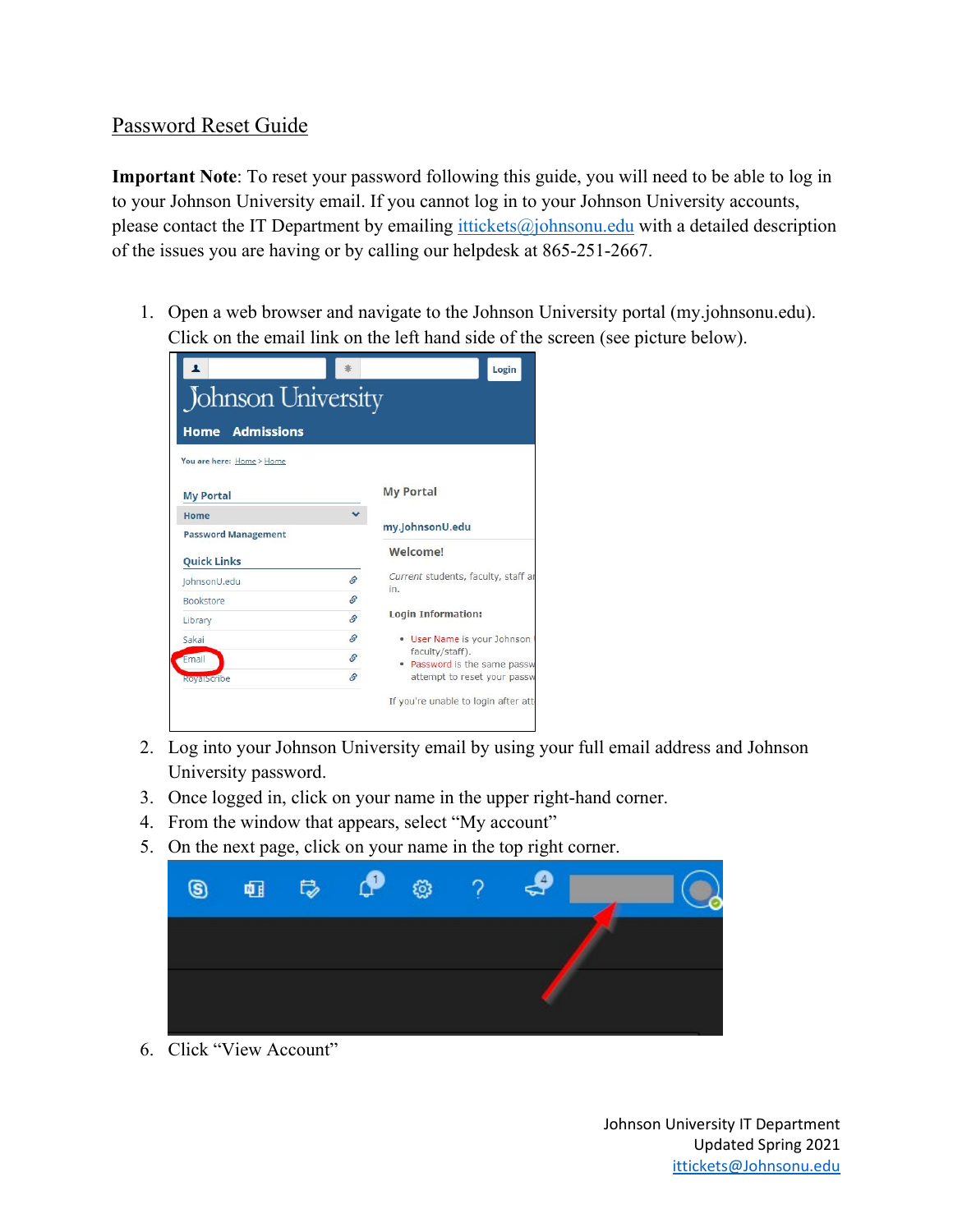7. On the next page, find the "Password" tile and click the "Change Password" link shown below.



a.

b.

- 8. Follow the instructions given on screen to reset your password (see picture below).
	- a. Please note that your password will need to be at least 8 characters in length and include both uppercase and lowercase letters, a number, and a special character or symbol (i.e. ! or  $\omega$ )

| User ID              |        |  |
|----------------------|--------|--|
| Old password         |        |  |
| Create new password  |        |  |
| Confirm new password |        |  |
|                      |        |  |
| submit               | cancel |  |

This will reset your Johnson University password for all of your Johnson University accounts (portal, Sakai, email, etc.) within 15 minutes. If you are having issues, please see the short troubleshooting guide on the next page.